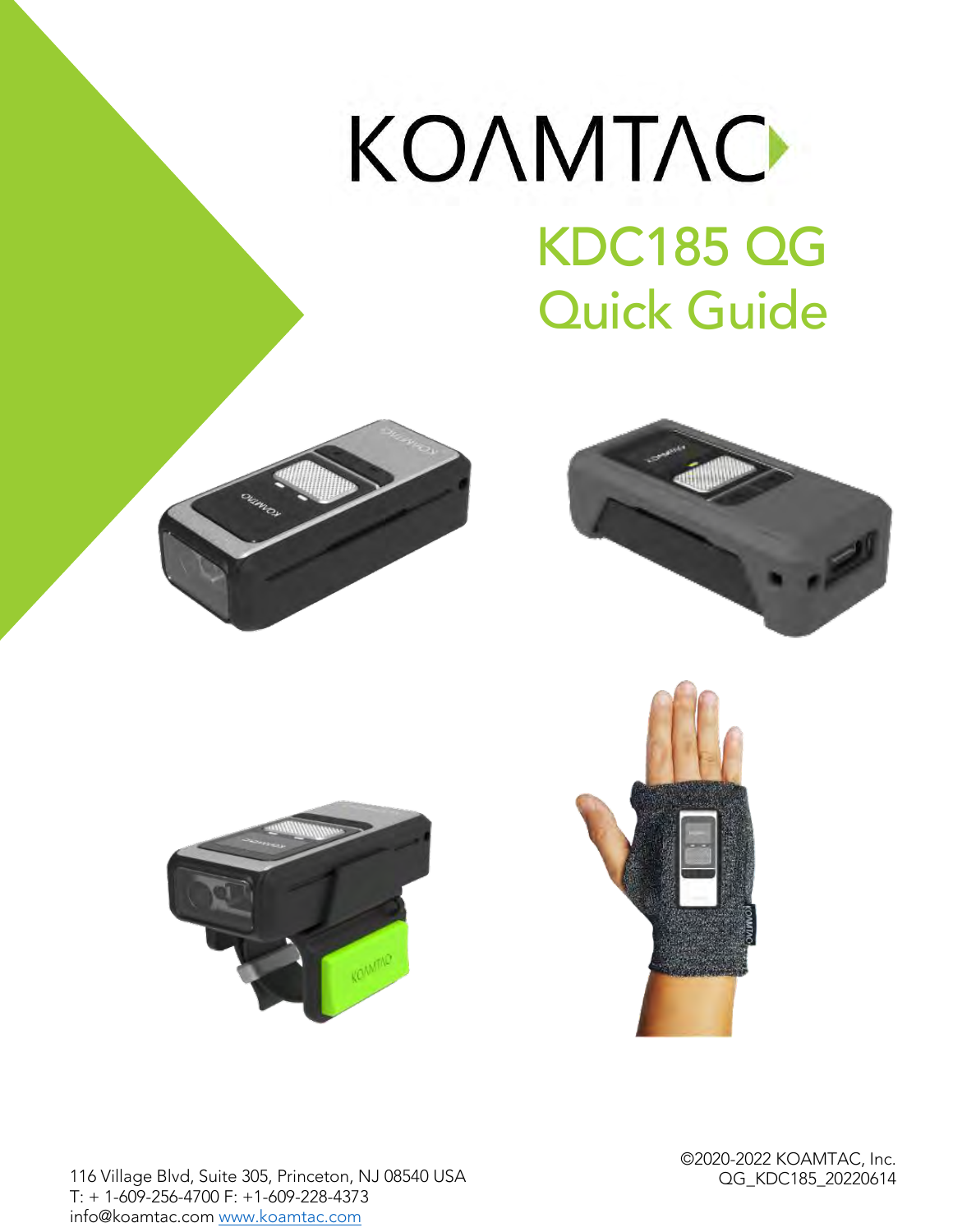## **KDC185 QG Quick Guide**

### Contents

| 1 <sub>1</sub> |  |
|----------------|--|
| 1.1            |  |
| 1.2            |  |
| 2.             |  |
| 2.1            |  |
| 2.2            |  |
| 2.3            |  |
|                |  |
| 3.1            |  |
| 3.2            |  |
| 3.3            |  |
| 3.4            |  |
| 3.5            |  |
|                |  |
|                |  |
| 5.1            |  |
| 5.2            |  |
| 5.3            |  |
| 5.4            |  |
| 5.5            |  |
|                |  |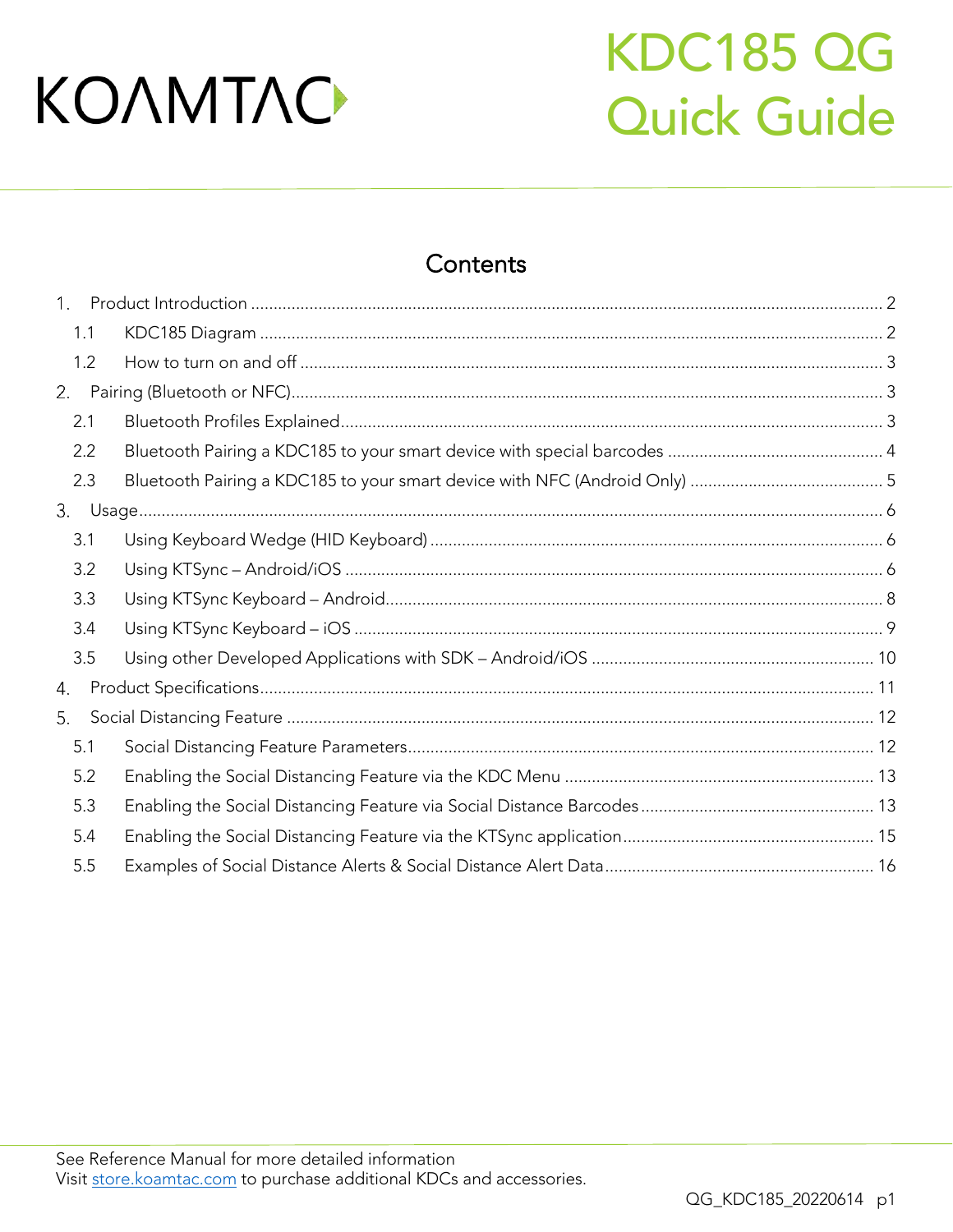### KDC185 QG Quick Guide

#### <span id="page-2-0"></span>1. Product Introduction

The KDC185 Bluetooth barcode scanner is a 2D Imager Bluetooth Barcode Data Collector supporting<br>Bluetooth Low Energy (BLE) v5.0. The KDC185 can be used stand-alone, or with a KDC185 Ring Trigger or Bluetooth Low Energy (BLE) various the Cheesemale statistical statistics, or with a KDC185 ring trigger or Finger Trigger Safety Glove to create a wearable solution.

#### <span id="page-2-1"></span>1.1 KDC185 Diagram

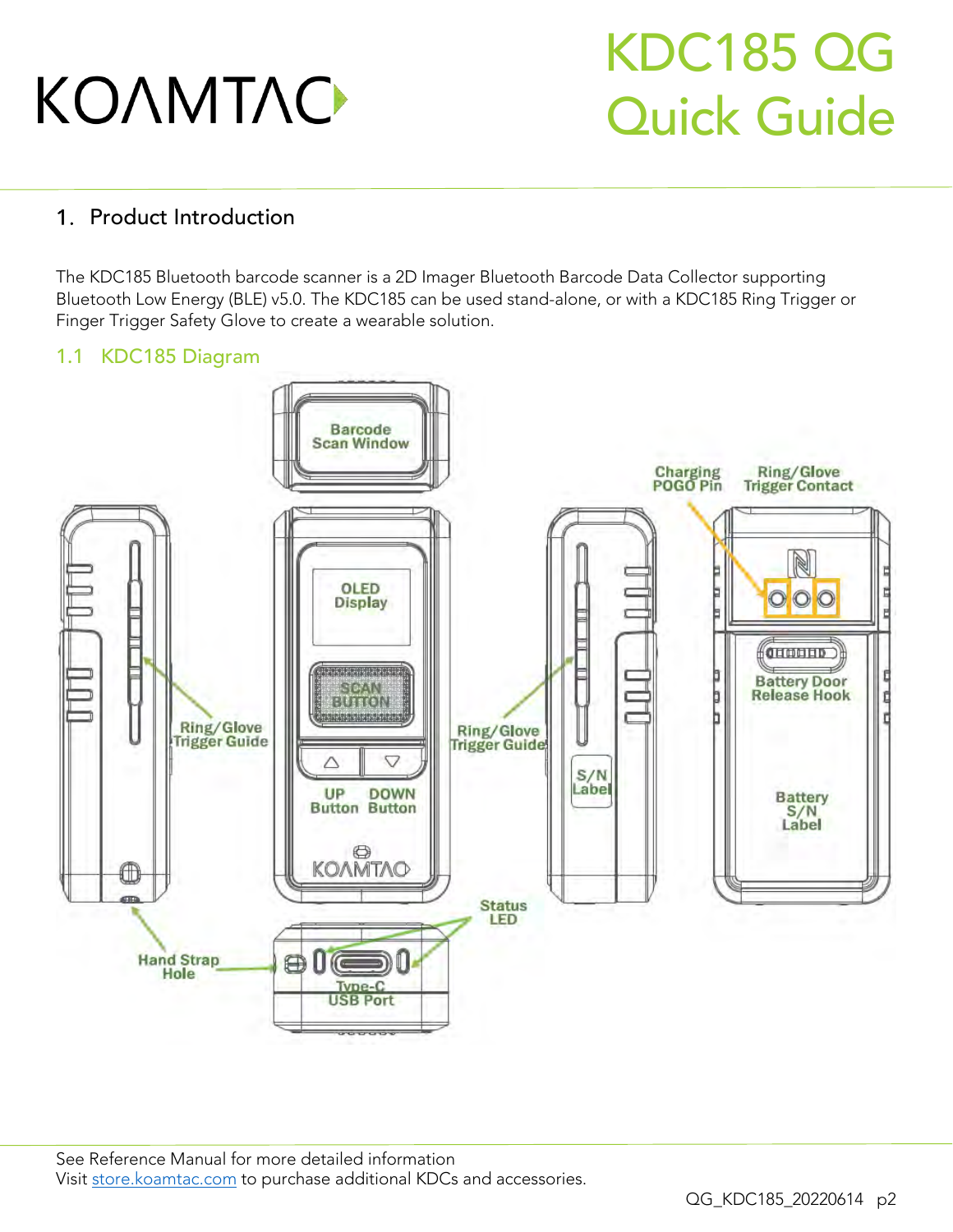### KDC185 QG Quick Guide

#### <span id="page-3-0"></span>1.2 How to turn on and off

Refer to the figure in [section 1.1](#page-2-1) to locate the SCAN and DOWN buttons.

Note: The trigger on the Ring Scanner and Finger Trigger Glove work as SCAN buttons.

- a) Press and hold the SCAN + DOWN buttons simultaneously for 3 seconds.<br>b) The KDC will beep when it is turned ON.
- 
- b) The KDC will be SCAN + DOWN butto c) Press and hold the SCAN  $\mu$  best and  $\mu$  seconds again to turn of  $\mu$ the KDC.

#### <span id="page-3-1"></span>2. Pairing (Bluetooth or NFC)

Connecting your KDC using Bluetooth is made easy with the below pairing barcodes.

If using a straight the straight of the Android is even easier. Just a consider the straight of the back of the host of the host approaching the kontract of the host of the host of the host of the host of the host of the h device is not are the enough for pairing. For more details, see <u>section 2.</u>3

#### <span id="page-3-2"></span>2.1 Bluetooth Profiles Explained

- a. HID Profile: Allows one-way Bluetooth communication with an Android or iOS host device. The KDC only transmits data to the host device.
- b. SPP Profile: Allows two-way Bluetooth communication. The KDC transmits data to the host device and the host device can transmit data back to the KDC.
- c. HID Windows Profile: Allows one-way Bluetooth communication with a Windows PC. The c. HIL HIM WINDOWS PROFILE: All of the Windows PC. KDC only transmits data to the Windows PC.

Note: HID inputs data directly into an application. SPP requires the KOAMTAC KTSync®<br>app or integration of KOAMTAC SDK to input data into an application. To gain access to app or integration of KOAMTAC SDK to input data into an application. To gain access to the SDK, please complete the form here: <https://www.koamtac.com/sdk/>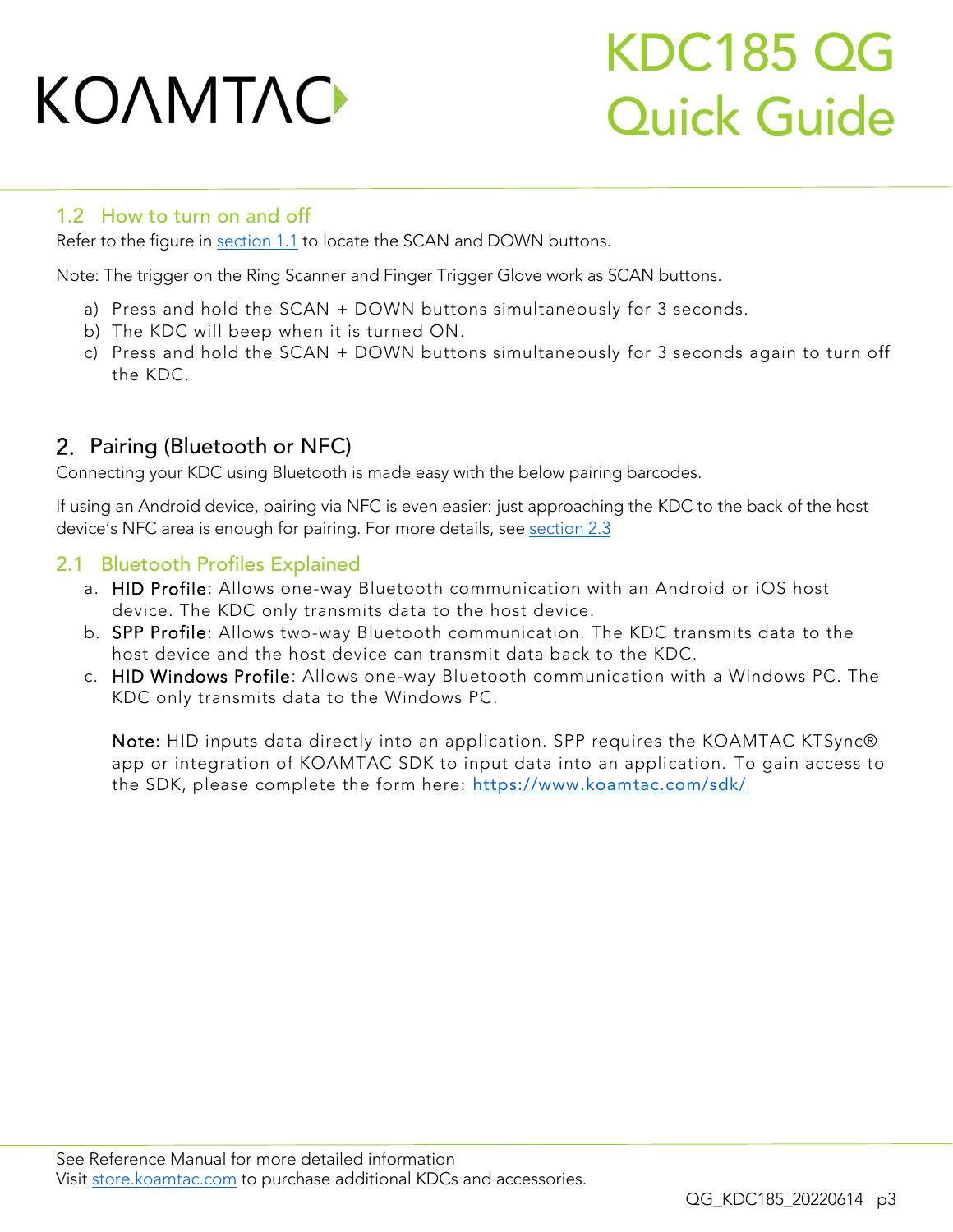### KDC185 QG Quick Guide

<span id="page-4-0"></span>2.2 Bluetooth Pairing a KDC185 to your smart device with special barcodes



- a. Navigate to the Bluetooth setting on the host device and ensure that Bluetooth is both
- b. Using the KDC, scan the pairing barcode above that corresponds to your desired Bluetooth profile. If you are unsure which Bluetooth profile is right for you, please refer to Chapter section 2.1.
	- If you use an Android, iOS, or Mac device and desire an HID connection, then scan<br>barcode #1 above
		- If you use a Windows device and desire an HID connection, then scan barcode #2
		- If you desire an SPP connection for any device, then scan barcode #3 above.<br>HD or HID Windows Profile, check the list of available Bluetooth devices on you
- c. In HID or HID Windows Profile, check the list of available Bluetooth devices on your host the serial number found on the back side of the KDC185. KDC185 will beep upon connection and display "BLE HID Connected" on its screen. Now it is ready to use.
- d. In SPP Profile for non-iOS, check the list of available Bluetooth devices on your host device. From the list, select the KDC185 listed by serial number in brackets that matches the serial number found on the back side of the KDC185. KDC185 will beep upon connection and display "BLE SPP Connected" on its screen, but you should launch KTSync or your application and select KDC185 within the application to complete the KTSync or your application and select KDC185 within the application to complete the connection. Now it is ready to use.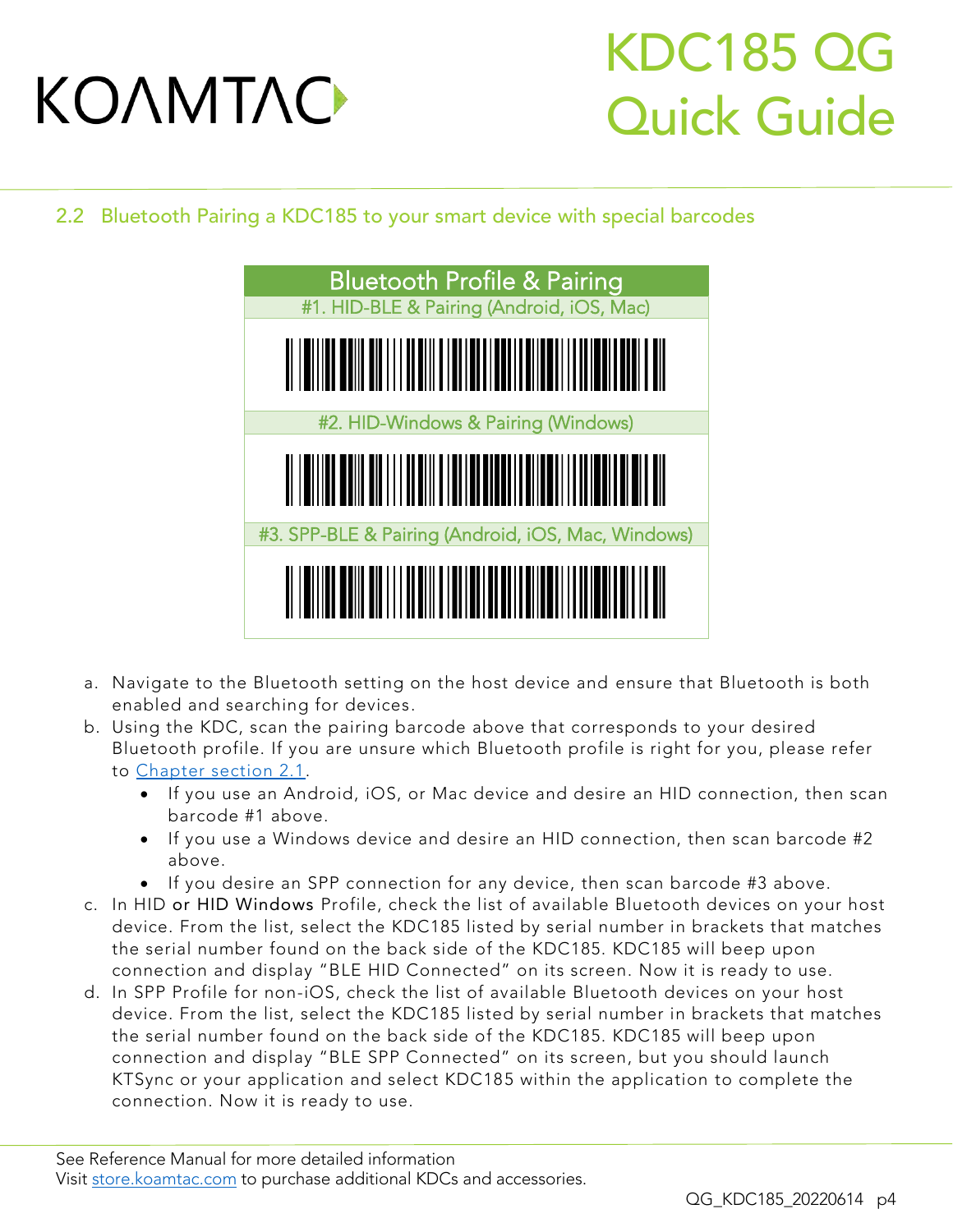### KDC185 QG Quick Guide

e. In SPP Profile for iOS, the KDC is NOT listed on your host device, so you should launch matches the serial number found on the back side of the KDC185. KDC185 will beep upon matches the serial number found on the additional or the KDC185. KDC185. And a separation and display. "RIE CDD Connected" on its sesson. Now it is ready to use connection and display "BLE SPP Connected" on its screen. Now it is ready to use.

#### <span id="page-5-0"></span>2.3 Bluetooth Pairing a KDC185 to your smart device with NFC (Android Only)

- This feature applies only to Android. KDC may be paired in either HID or SPP only.<br>a. Navigate to the NFC setting on the host device and ensure that NFC is enabled.
	- b. On the KDC, make sure NFC pairing is enabled by navigating to KDC MENU  $\rightarrow$  BLE<br>Config  $\rightarrow$  NFC Pairing  $\rightarrow$  Enabled  $\rightarrow$  Save & Exit Config  $\rightarrow$  NFC Pairing  $\rightarrow$  Enabled  $\rightarrow$  Save & Exit.
	- c. On the KDC, select the pairing profile by navigating to KDC MENU  $\rightarrow$  BT Config  $\rightarrow$ Connect Device  $\rightarrow$  Select HID or SPP  $\rightarrow$  Save & Exit.

Or, select the profile using the special barcodes below:



a. Approach the NFC area on the back of the host device with the KDC to complete pairing.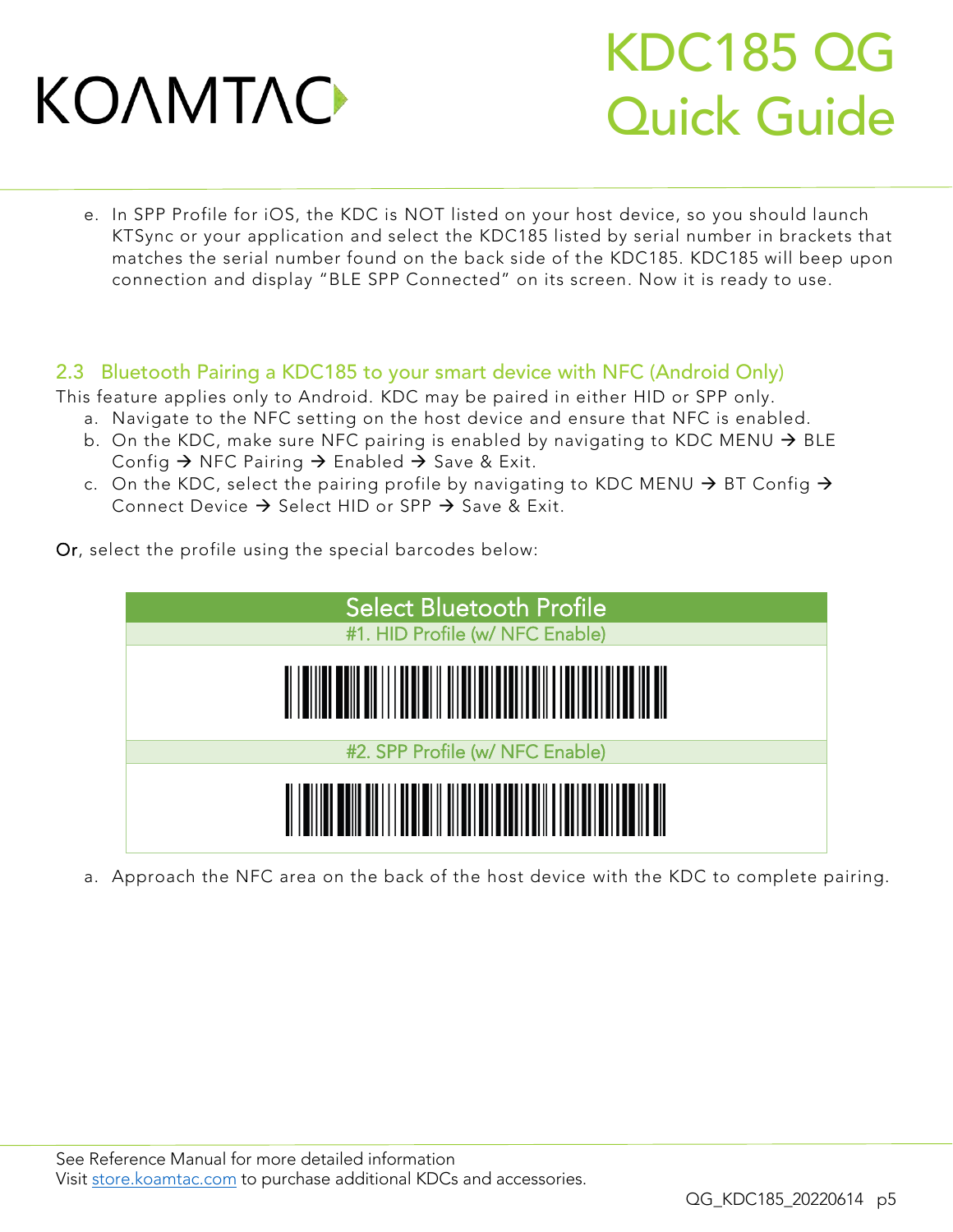## KDC185 QG Quick Guide

#### <span id="page-6-0"></span>3. Usage

#### <span id="page-6-1"></span>3.1 Using Keyboard Wedge (HID Keyboard)

This option is only available using Bluetooth connection with HID profile.

Once the KDC is paired with the host, open any application with a text field and tap on the text field. Scan any<br>barcode and it will populate in the text field. barcode and it will populate in the text field.

#### <span id="page-6-2"></span>3.2 Using KTSync – Android/iOS

You can use KTSync to utilize your KDC alone or with a native application. This is only available using a Bluetooth connection with SPP.

- 
- a) Download and install they he hearth and <u>deepers in play store.</u><br>b) Open KTSync and tap on the "Connect" option on the bottom left to view a list of  $\frac{1}{\sqrt{2}}$  Open Connect to the tap on the extension of available devices. (Fig. 1)<br>c) In case of Android, the pairing should be established from Settings of the phone and in case of iOS,
- "START BLE SCANNING" menu should be run from "Connect" menu.
- d) From the device list, select your KDC ensuring that the serial number displayed in brackets matches the serial number on the back of your KDC. (Fig. 2)
- the serial number on the back of your KDC. (Fig. 2)  $\epsilon$ ) Upon successful connection,  $K_{\text{S}}$  is the display "Connected" next to the name of your KDC at the top
- $\overline{F}$  the application  $\overline{F}$  $f(x)$  To test your connection, scan any barcode. If the connection is successful, the barcode data in display

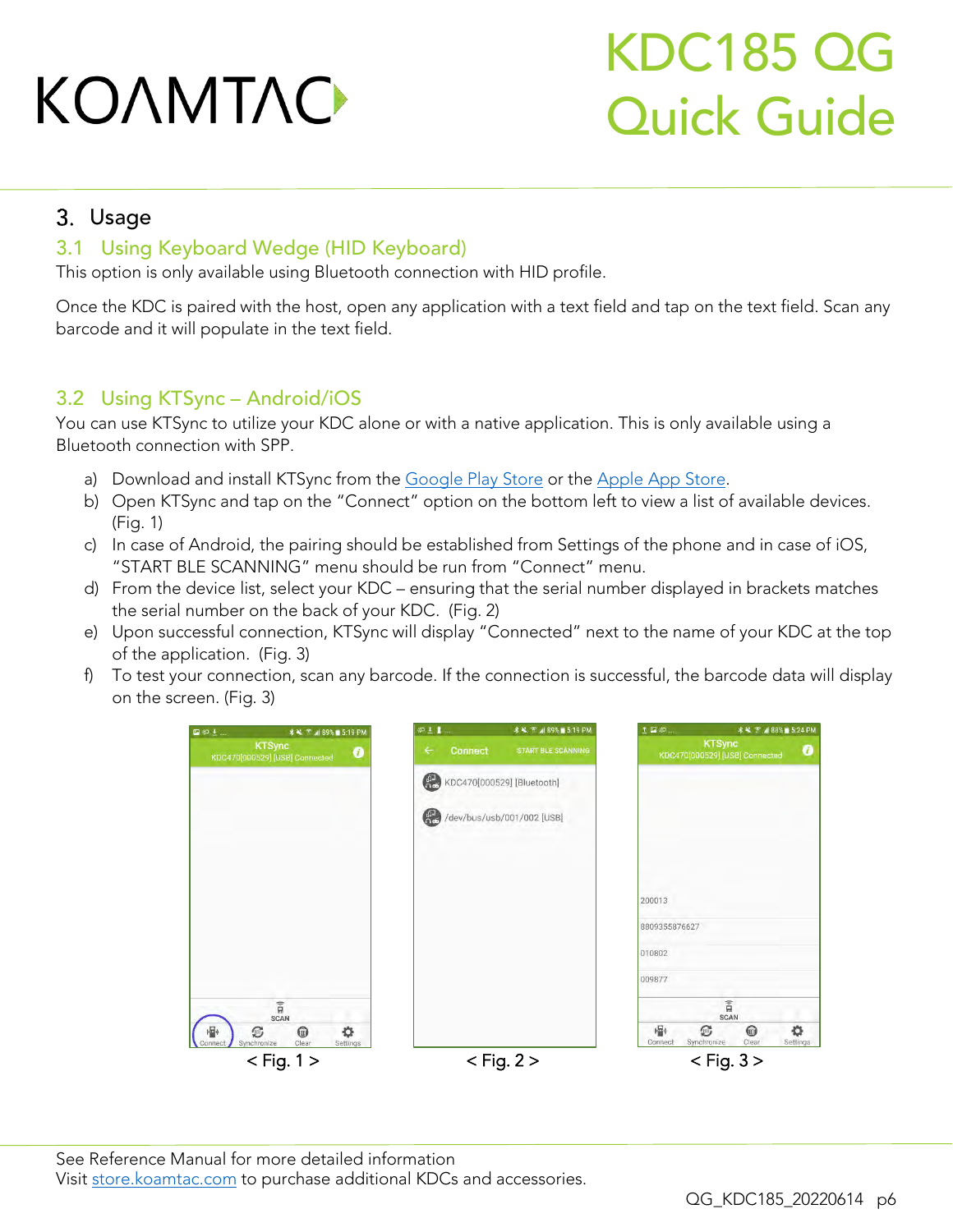### KDC185 QG Quick Guide

In Always-pairing mode, an application can connect to a KDC without reading a pairing barcode, so the connection procedure is a little different.

- a) In the KTSync app, tap the Connect icon at the bottom left of the app.<br>b) In KTSync, tap "START BLE SCANNING" in the top right.
- 
- c) In KTSync, check the list of found devices.
- d) In KTSync, tap the KDC185 listed by serial number in brackets followed by [BLE] that matches the serial number found on the back side of the KDC185. The format will look like this, KDC185[xxxxxx] [BLE], where xxxxxx is the serial number.
- where you are you concerned the KDC185 will been upon conne e) The KDC185 will beep upon connection and display "BLE SPP Connected" on its screen. Now it is ready to use.



 $<$  Fig. 4 $>$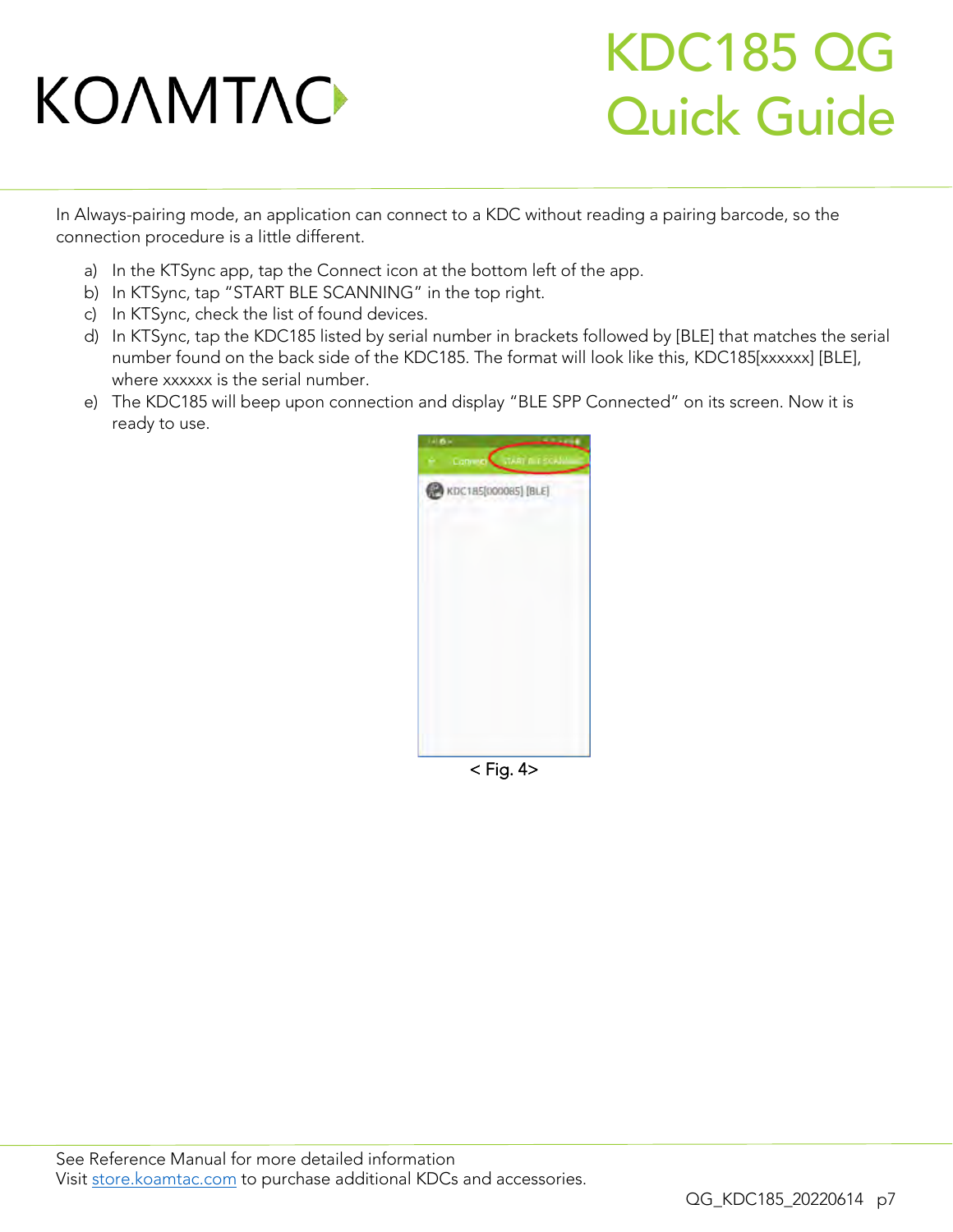## KDC185 QG Quick Guide

#### <span id="page-8-0"></span>3.3 Using KTSync Keyboard – Android

Once your KDC is connected to KTSync, you can use your KDC as a keyboard.

- a) While KTSync is running in the background, navigate to Settings > Language & Input > Virtual
- b) Tap on "KTSync Keyboard" to enable it.
- b) Tap on "KTSync Keyboard" to enable it. c) Change "KTSync Keyboard" to the default keyboard. (Fig. 5)

To switch back to the previous keyboard, simply change the default keyboard again. Or, when a text field is<br>selected swipe down from the top of the screen to bring up the notification panel. Select 'choose input  $s$  selected spin the supplies of the screen to bring up the notification parallel  $s$  in  $s$ 







 $\mathbf{F}_{\mathbf{g}}$  ,  $\mathbf{g}$  ,  $\mathbf{g}$  ,  $\mathbf{g}$  ,  $\mathbf{g}$  ,  $\mathbf{g}$  ,  $\mathbf{g}$  ,  $\mathbf{g}$  ,  $\mathbf{g}$  ,  $\mathbf{g}$  ,  $\mathbf{g}$  ,  $\mathbf{g}$  ,  $\mathbf{g}$  ,  $\mathbf{g}$  ,  $\mathbf{g}$  ,  $\mathbf{g}$  ,  $\mathbf{g}$  ,  $\mathbf{g}$  ,  $\mathbf{g}$  ,  $\mathbf{g$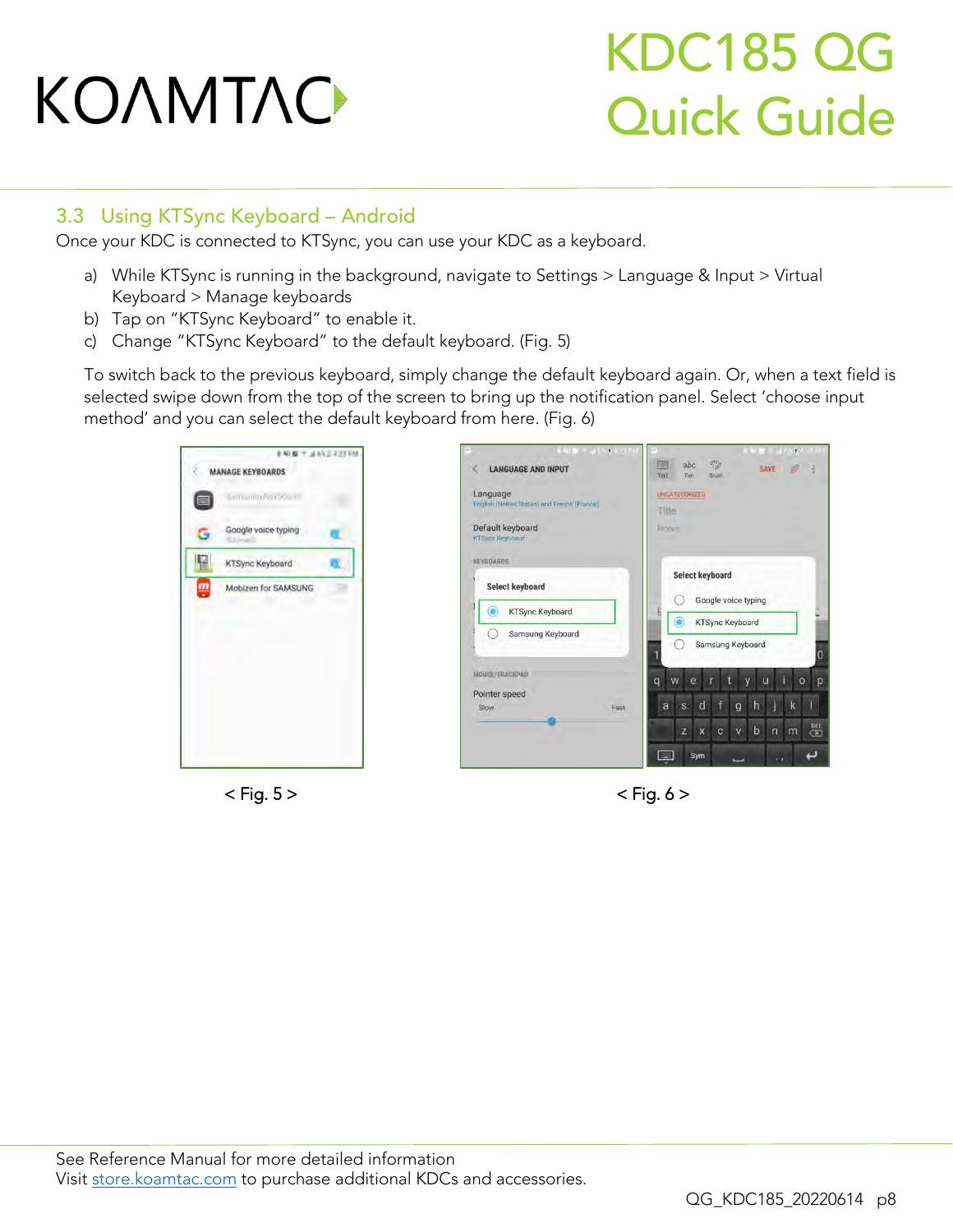## KDC185 QG Quick Guide

#### <span id="page-9-0"></span>3.4 Using KTSync Keyboard – iOS

Once your KDC is connected to KTSync, you can use your KDC as a keyboard.

- a) Navigate to the iPhone/iPad/iPod Settings > General > Keyboard > Keyboards > Add New Keyboard...<br>> Select the KTSync keyboard to be added. (Fig. 7)
- $\frac{1}{2}$  Select the KTSync Keyboard and togele the switch

| ●●●●● Verizon ←<br>10:44 AM                                                                                                   | ••••• Verizon →<br>10:44 AM<br>$\blacksquare$ | œ. |
|-------------------------------------------------------------------------------------------------------------------------------|-----------------------------------------------|----|
| <b>Keyboards Keyboards</b>                                                                                                    | <b>Keyboards</b><br>Edit                      |    |
| English                                                                                                                       | Allow Full Access<br>o                        |    |
| Emoji                                                                                                                         |                                               |    |
| Korean                                                                                                                        |                                               |    |
| KTSyncKeyboard - KTSync<br>English                                                                                            | $\rightarrow$                                 |    |
| When using one of these keyboards, the<br>keyboard can access all the data you type.<br>About Third-Party Keyboards & Privacy |                                               |    |
| Add New Keyboard                                                                                                              | ×                                             |    |
|                                                                                                                               |                                               |    |
|                                                                                                                               |                                               |    |
| $<$ Fig. 7 $>$                                                                                                                | $<$ Fig. 8 $>$                                |    |

- c) Open the application you want to scan into and tap on the screen, so the on-screen keyboard appears.
- d) Press and hold the globe icon located to the left of the spacebar.
- d) Press and hold the globe icon located to the left of the space and the space of the  $\epsilon$ . e) Select the KTSync Keyboard and begin scanning. (Fig. 9)

| ••• Verizon 〒           | 10:50 AM       | u)<br>案1 |
|-------------------------|----------------|----------|
| <b>Notes</b>            |                | Done     |
|                         |                |          |
|                         |                |          |
|                         |                |          |
|                         |                |          |
|                         |                |          |
| Predictive              |                |          |
|                         |                |          |
|                         | English (US)   |          |
|                         | Emoji          | Ρ        |
|                         | 한국어            | L        |
| KTSyncKeyboard - KTSync | English        | ⊗        |
| $\mathbb{Q}$<br>123     | space          | return   |
|                         | $<$ Fig. 9 $>$ |          |

Note: The KDC must be connected to KTSync & the KTSync keyboard must be selected for this to work.

See [Reference Manual fo](http://store.koamtac.com/)r more detailed information<br>Visit store.koamtac.com to purchase additional KDCs and accessories.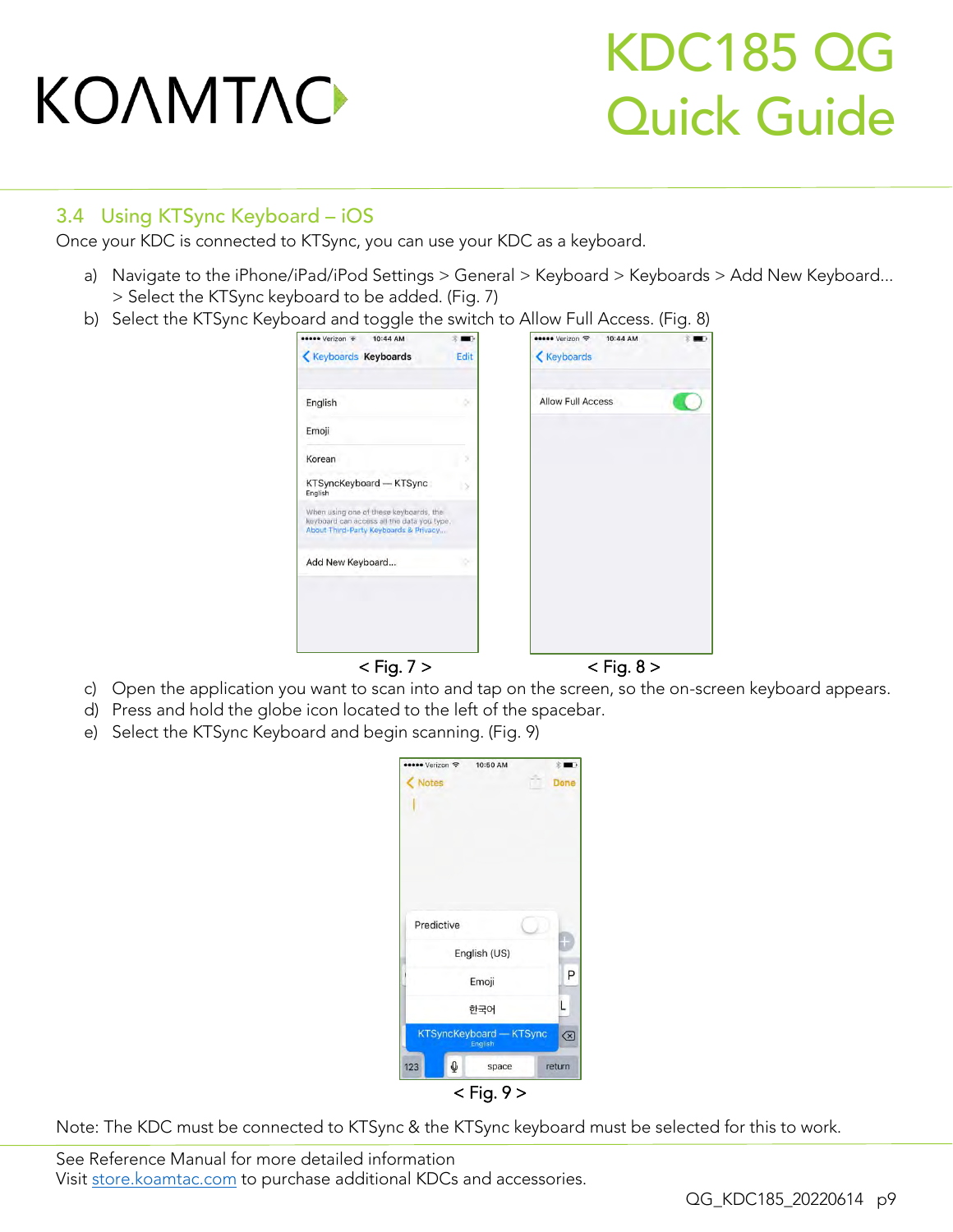### KDC185 QG Quick Guide

#### <span id="page-10-0"></span>3.5 Using other Developed Applications with SDK – Android/iOS

A Software Development Kit (SDK) for Android customers to ensure smooth development of applications that work seamlessly with a KDC scanner. It's easy to request the SDK from the KOAMTAC website: KOAMTAC website:

- a) [On any web browse](file:///C:/Users/Alisha%20N%20Hettinger/Documents/QuickGuides/www.koamtac.com)r, open
- b) Navigate to Support > Downloads >  $SDK$ </u>
- b) Navigate to Support > Downloads > [SDK](https://www.koamtac.com/support/downloads/sdk/) c) Complete the form and submit it.

After submission, a KOAMTAC representative<br>will reach out regarding next steps for will see the strength of the steps for completing the SDK Agreement.

The SDK package will have libraries to the SDK. a sample application and its source code.

| <b>SDK Request Form</b>              |  |
|--------------------------------------|--|
| Fields marked with an * are required |  |
| First Name *                         |  |
|                                      |  |
|                                      |  |
| Last Name *                          |  |
|                                      |  |
|                                      |  |
|                                      |  |
| Company *                            |  |
|                                      |  |
|                                      |  |
|                                      |  |
| Email +                              |  |
|                                      |  |
|                                      |  |
| Phone *                              |  |
|                                      |  |
|                                      |  |
|                                      |  |
| Project/Application Description *    |  |
|                                      |  |
|                                      |  |
|                                      |  |
|                                      |  |
|                                      |  |
|                                      |  |
|                                      |  |
|                                      |  |
|                                      |  |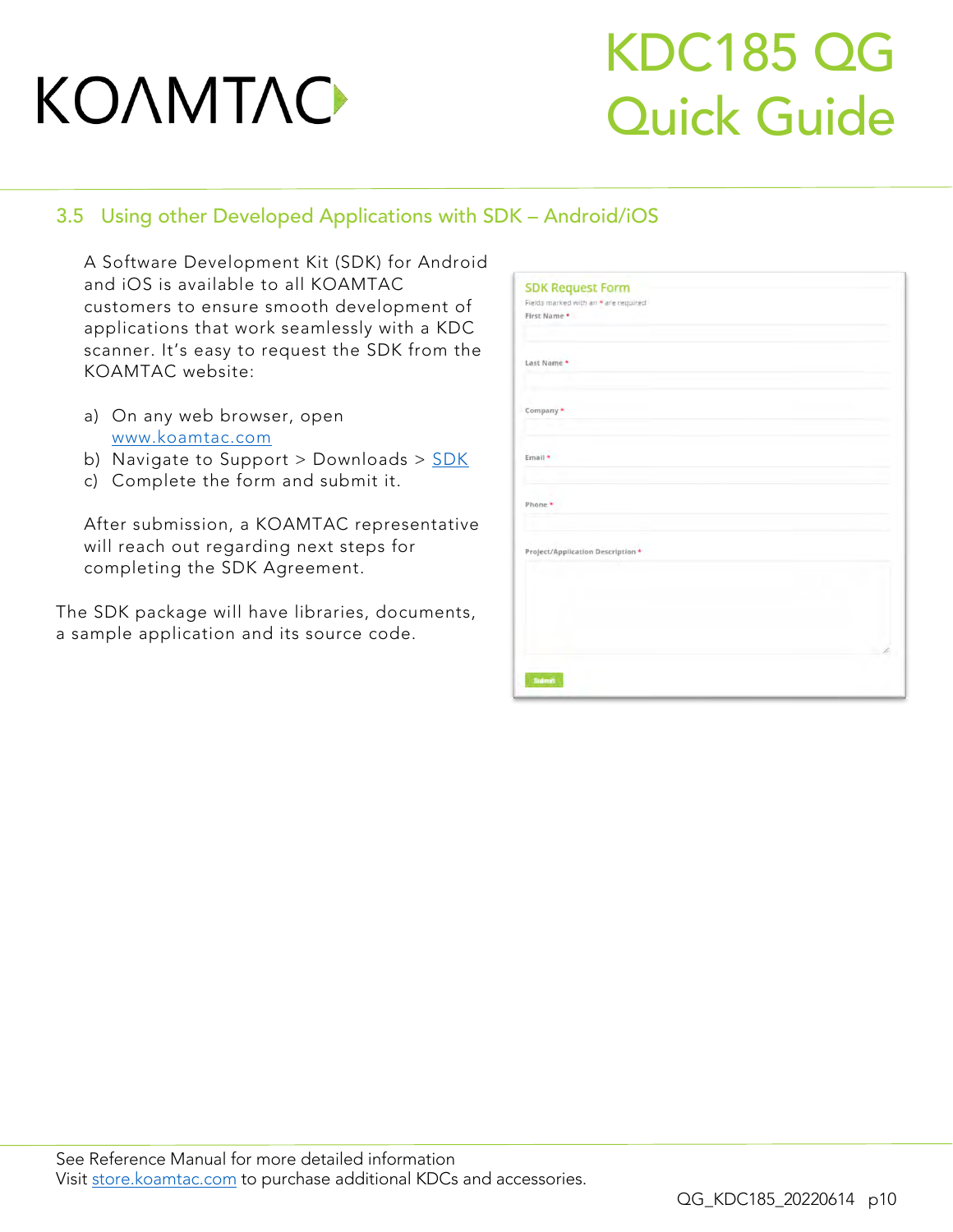### KDC185 QG Quick Guide

### <span id="page-11-0"></span>4. Product Specifications

|                       | Design                                     | Companion Bluetooth Barcode Scanner                                                             |  |  |
|-----------------------|--------------------------------------------|-------------------------------------------------------------------------------------------------|--|--|
| Physical              | Size                                       | 1.2 in x 2.6 in x 0.7 in / 29 mm x 65 mm x 18 mm                                                |  |  |
|                       | Weight                                     | 1.2 oz / 35 g                                                                                   |  |  |
|                       | Supporting OS                              | Android / iOS / Windows / Mac OS X                                                              |  |  |
|                       | Keys                                       | Scan Key, Up Key, Down Key                                                                      |  |  |
| Functionality         | <b>Buzzer</b>                              | Yes                                                                                             |  |  |
|                       | <b>LED</b> Indicator                       | 2 Status LED (Red / Amber / Green)                                                              |  |  |
|                       | <b>USB Port</b>                            | 1 Type-C USB Port                                                                               |  |  |
|                       | <b>RAM</b>                                 | SDRAM 256KB                                                                                     |  |  |
| Memory                | <b>ROM</b>                                 | Program Flash ROM 1MB<br>User Data Flash ROM 5MB                                                |  |  |
|                       | <b>Barcode Storage</b>                     | 250,000+ Barcodes (EAN-13)                                                                      |  |  |
|                       | Battery (Standard)                         | 500 mAh Lithium-Polymer                                                                         |  |  |
| Power                 | <b>Charging Solution</b>                   | USB Connector / Charging Cradle                                                                 |  |  |
|                       | <b>Charging Time</b>                       | 2 Hours                                                                                         |  |  |
|                       | Bluetooth                                  | Bluetooth Low Energy V5.0, HID/SPP                                                              |  |  |
| Communication         | Type-C USB                                 | Flash Memory (Windows) - 5MB<br><b>USB HID</b><br>USB Serial (Android with OTG cable / Windows) |  |  |
|                       | 1D/2D Symbology                            | Yes                                                                                             |  |  |
|                       | # of scans per charge<br>(1 sec interval)  | 20,000+ (6+ hours)                                                                              |  |  |
| <b>Barcode Reader</b> | # of scans per charge<br>(10 sec interval) | 15,000+ (40+ hours)                                                                             |  |  |
|                       | Scan Range (20mil Code39)                  | 2.79" to 29.41" (71 mm to 747 mm)                                                               |  |  |
|                       | Screen Reading                             | Yes                                                                                             |  |  |
|                       | Postal Codes / OCR<br>Passport             | Yes / No                                                                                        |  |  |
|                       | Drop Spec                                  | 4 ft (1.2 m)<br>6 ft (1.8 m) with a protective boot                                             |  |  |
|                       | <b>IP Rating</b>                           | <b>IP65</b>                                                                                     |  |  |
| Environment           | Operating Temp.                            | 14 °F to 122 °F (-10 °C to 50 °C)                                                               |  |  |
|                       | Storage Temp.                              | -4 °F to 140 °F (-20 °C to 60 °C)                                                               |  |  |
|                       | <b>Humidity Spec</b>                       | 5% ~ 95% (non-condensing)                                                                       |  |  |
| Regulatory            | <b>LED Safety</b>                          | IEC62471:2006                                                                                   |  |  |
| Conformance           | Regulatory                                 | CE, FCC, KC, J-MIC, VCCI, SRRC, RoHS Compliant                                                  |  |  |
|                       | 2-Slot Charging Cradle                     | Yes                                                                                             |  |  |
|                       | 10-Slot Charging Cradle                    | Yes                                                                                             |  |  |
| Accessories           | Finger Trigger Glove / Ring                | Yes / Yes (1-Finger)                                                                            |  |  |
|                       | <b>Protective Boot</b>                     | Yes                                                                                             |  |  |

See [Reference Manual fo](http://store.koamtac.com/)r more detailed information<br>Visit store.koamtac.com to purchase additional KDCs and accessories.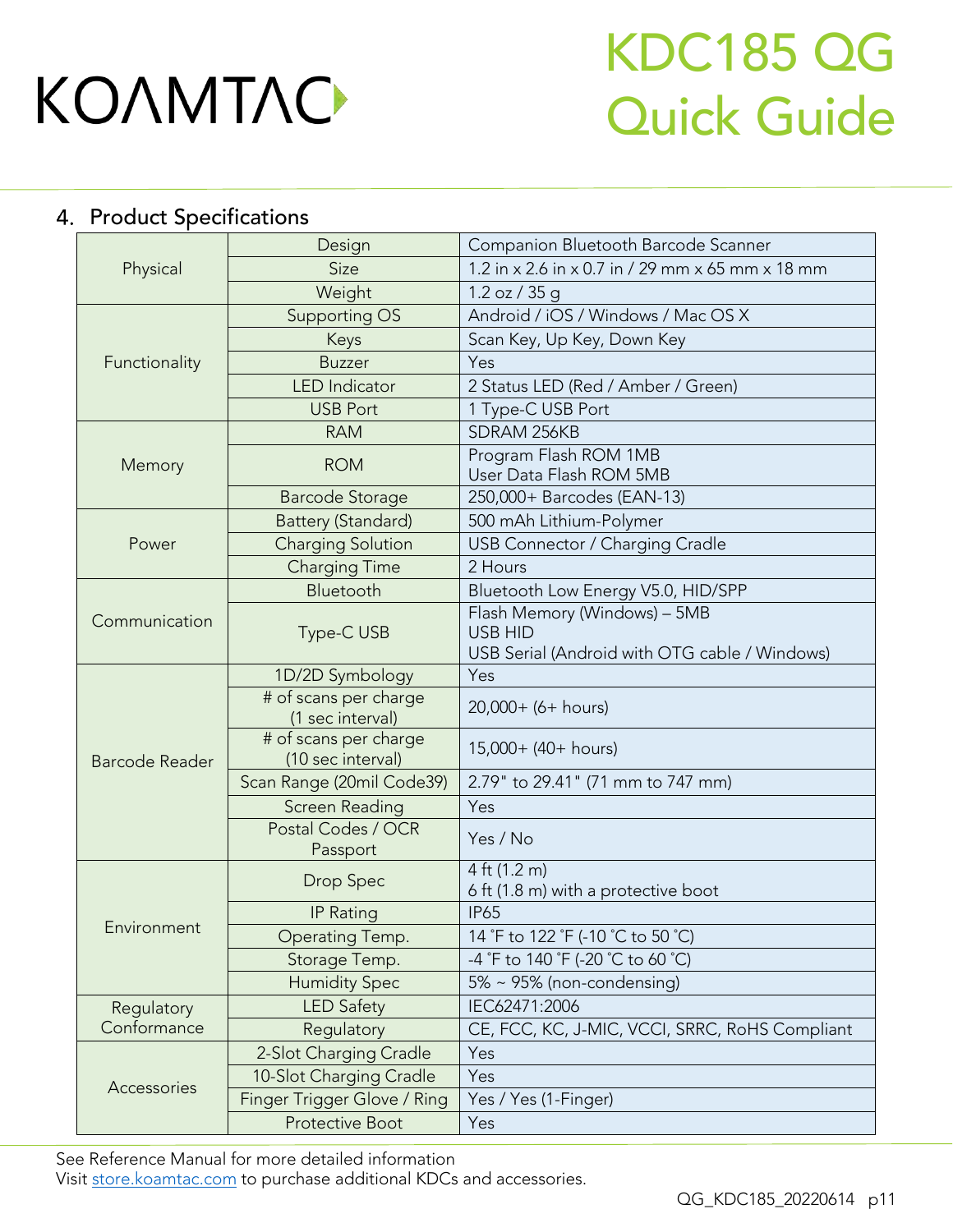### KDC185 QG Quick Guide

### <span id="page-12-0"></span>5. Social Distancing Feature

The COVID-19 pandemic has added a new challenge to every workplace - warehouses, people for their health and safety. Reopening your business is already an undertaking people for their health and safety. Reopening your business is already an undertaking but ensuring social distance among your workers is made easy with the KOAMTAC social distancing feature.

Whether you're a small or enterprise business, the KOAMTAC social distancing feature works with the technology and systems you already have in place so you, and your workers, can have peace-of-mind as you adjust to the new normal. workers, can have peace-of-mind as you adjust to the new normal.

- ➢ Supported on all Bluetooth Low Energy (BLE) 5.0 KDC devices.
- ➢ For more on the social distancing feature, please watch:<https://youtu.be/m4Manx9vK68>

There are three ways to enable and control the settings for the social distancing feature:

- 
- 2. Scan the special Social Distance barcodes that correspond with the settings you wish to enable 2. Scan the special Social Distance barcodes that correspond with the settings you wish to enable
- 3. Enable via the KTSync application

#### <span id="page-12-1"></span>5.1 Social Distancing Feature Parameters

The following parameters can be changed:

- ➢ Distance: Set the acceptable social distance range with values between 1 to 10 meters (Default:
- Disabled). ➢ Host Alert: This setting will forward distance alerts to the connected host device (Default: Disabled).
- ➢ KDC Alert: This setting allows the user to enable/disable an audible beep sound (Default: Enabled), vibration (Default: Disabled), and data storage (Default: Disabled) settings for distance violations on the KDC
- > Security Key: Choose keys between devices. Only KDC devices using the same key will be able to<br>detect and report the distance between devices. If the security key is "Disabled" the KDC wen't detect and report the distance between devices. If the security key is "Disabled", the KDC won't use<br>any key. If "Fixed Key" is selected, the KDC will use a predefined key. If you prefer to set your own any the Key. If the Fixed Key" is selected, the Key of the Key and the Contract of KTS will use the Contract o custom key by selecting "Custom Key", the custom key can only be set through King (Default: Fixed<br>Kav)  $\mathcal{L}$

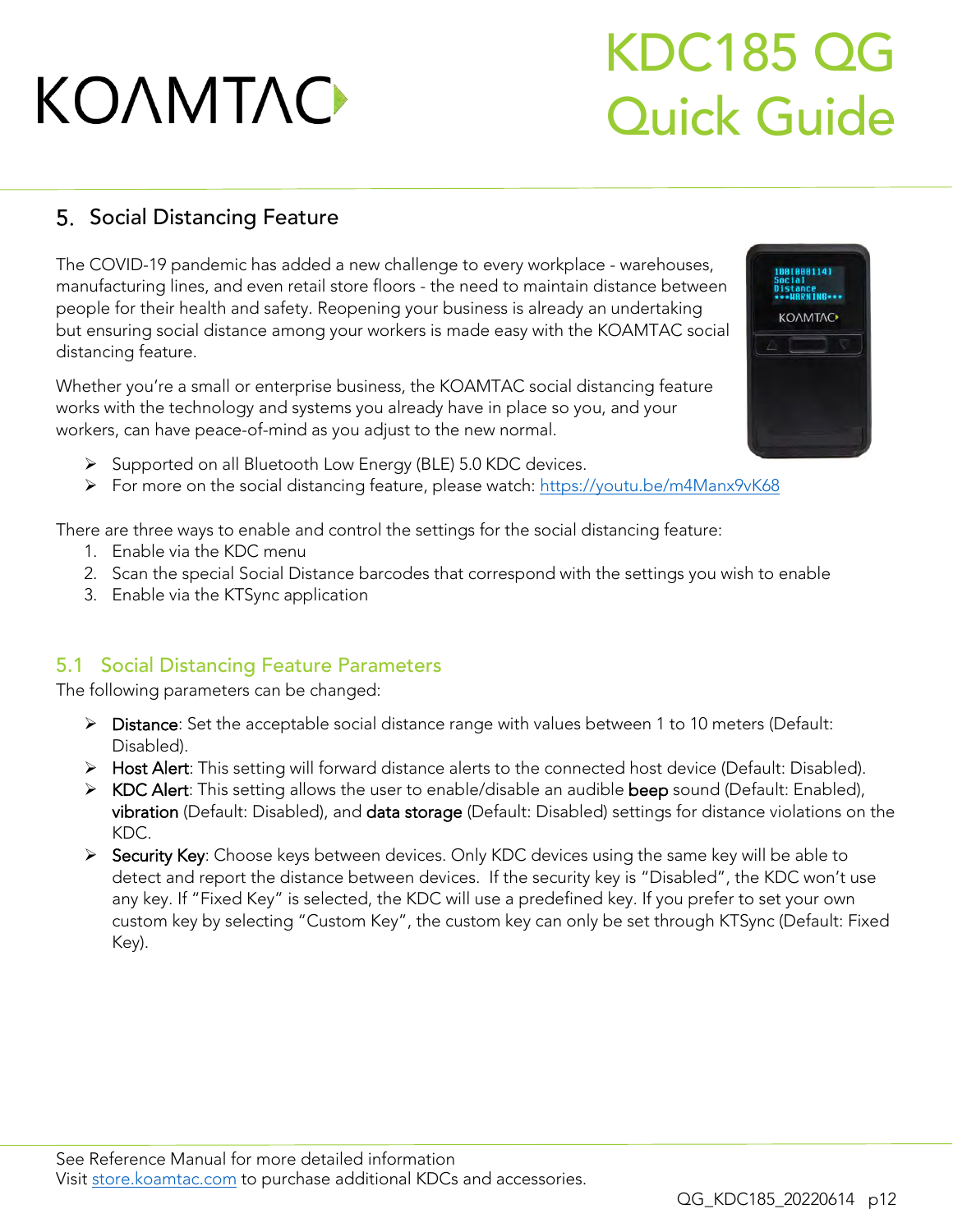### KDC185 QG Quick Guide

#### <span id="page-13-0"></span>5.2 Enabling the Social Distancing Feature via the KDC Menu

If you prefer to enable the social distancing feature by navigating through the KDC menu, then follow the<br>instructions below: instructions below:

- a) From KDC BLE Config menu, select Social Dist. to configure<br>b) Set the Distance from 1m to 10m
- 
- c) Set the Host Alert to enable/disable
- d) Set the KDC Alert: Beep, Vibrator, and Data Store to desired settings
- d) Set the Society Kov: Disphale Fixed Key, or Custom Key, e) Set the Security Key: Disabled, Fixed Key, or Custom Key

#### <span id="page-13-1"></span>5.3 Enabling the Social Distancing Feature via Social Distance Barcodes

If you prefer to enable the social distance via special barcodes, see the special social social social social social distance barcodes that correspond with the settings you wish to enable:



See [Reference Manual fo](http://store.koamtac.com/)r more detailed information<br>Visit store.koamtac.com to purchase additional KDCs and accessories.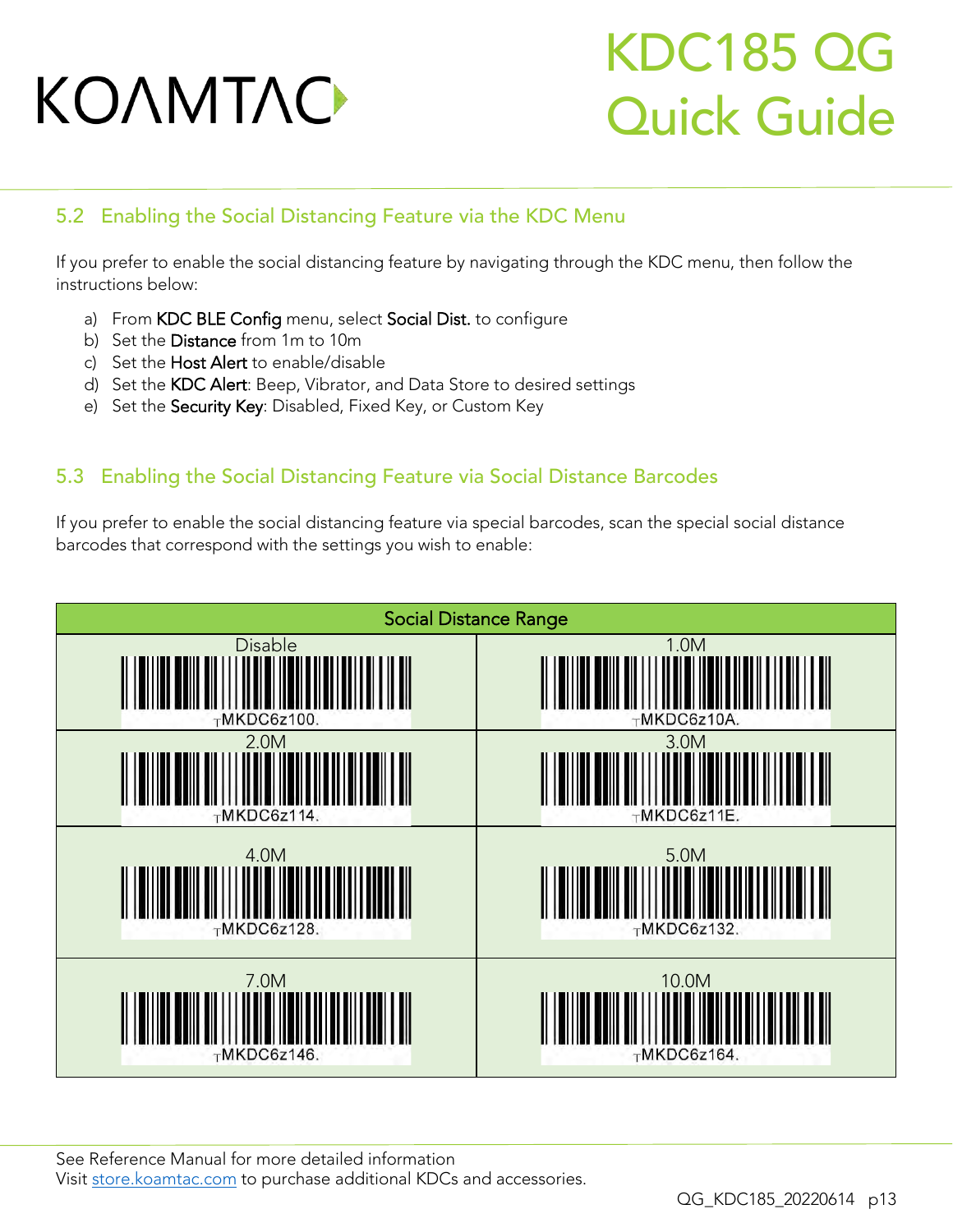### KDC185 QG Quick Guide







See [Reference Manual fo](http://store.koamtac.com/)r more detailed information<br>Visit store.koamtac.com to purchase additional KDCs and accessories.

QG KDC185 20220614 p14 QG\_KDC185\_20220614 p14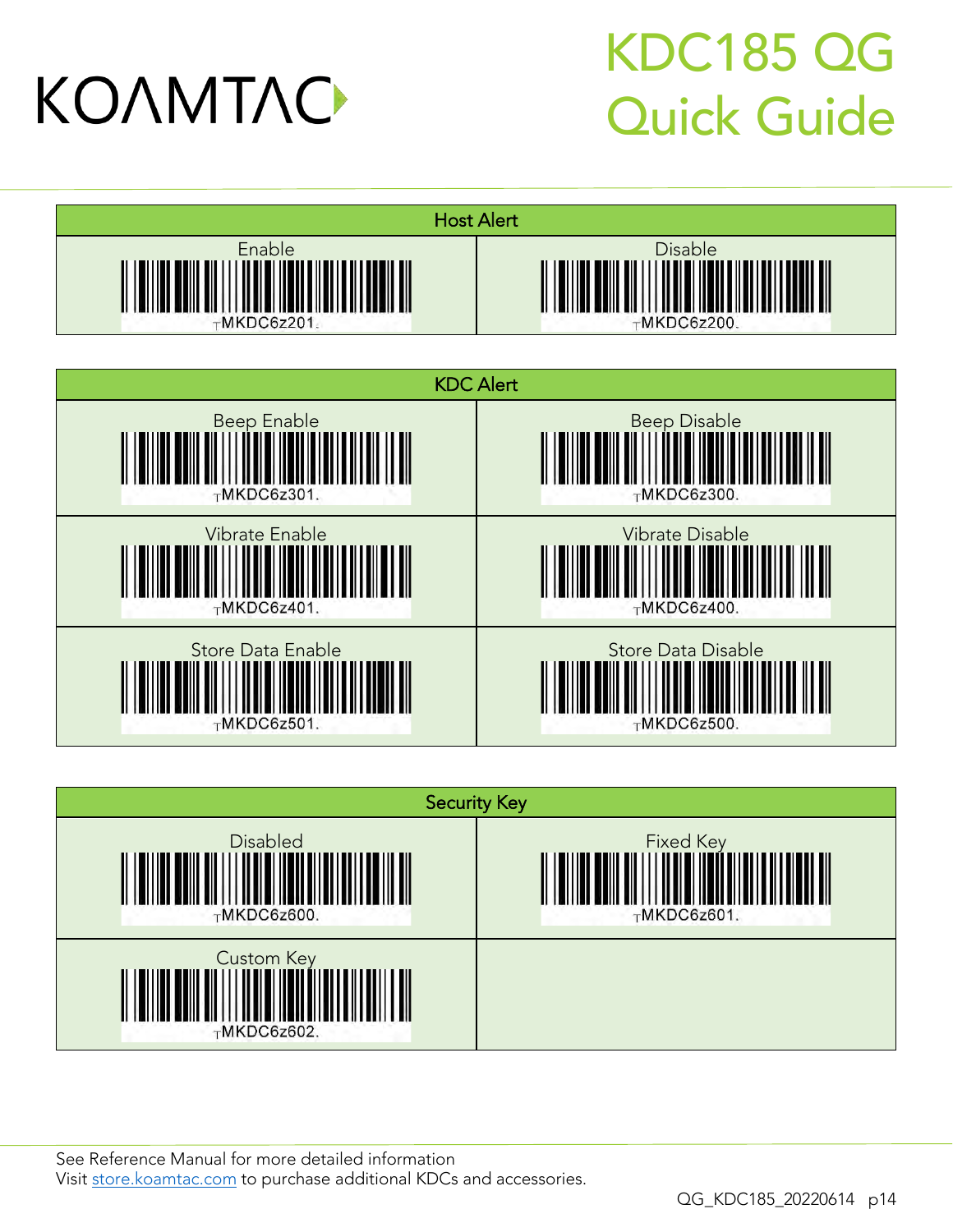### KDC185 QG Quick Guide

#### <span id="page-15-0"></span>5.4 Enabling the Social Distancing Feature via the KTSync application

The social distancing feature can also be configured in the KTSync application.

- a) Open KTSync and tap the **Setting** icon<br>b) Select **KDC Menu** (Fig. 10)
- 
- c) Select Social Distance Finding (Fig. 11)
- d) Choose your Social Distance settings. Settings listed in the KDC Configuration section are the same settings available to you as if you were setting parameters on the KDC itself. These settings will be saved when you exit this screen. (Fig. 12)
- e) Additional Application Configuration settings can be set on this screen as well. (Fig. 12)
- Enable Vibrator: If enabled, the host device vibrates when receiving social distance alert data.<br>• Enable Email Sanding If enabled, amail application is launched instead of a social distance.
	- *Enable Email Sending*: If enabled, email application is launched instead of a social distance<br>data pop up when receiving social distance alert data.
	- Email Address: Register and email address to send social alert events.

|                                              | 11:38 幸鱼                                            | 4章                                     | $20:40 \ \overline{w} - \hat{w}$                                                       | 43 < 0                           | $20:40 \square - 0$                            | <b>NISOR</b>            |
|----------------------------------------------|-----------------------------------------------------|----------------------------------------|----------------------------------------------------------------------------------------|----------------------------------|------------------------------------------------|-------------------------|
|                                              | Setting                                             | G                                      | <b>KDC Menu</b><br>÷                                                                   | Ω                                | <b>Social Distance Finding</b><br>$\leftarrow$ | ٥                       |
|                                              | Synchronization<br>Set synchronization settings     |                                        | <u>UCH SOFTWARD OF STREET IN THE RESERVE OF HE</u><br><b>Barcode Symbology Options</b> |                                  | <b>KDC Configuration</b>                       |                         |
| <b>KDC</b> Menu<br>Set/Get KDC settings      |                                                     | Change symbology options               |                                                                                        | <b>Distance Range</b><br>Disable |                                                |                         |
| Feedback                                     |                                                     |                                        | <b>Scan Options</b><br>Change barcode scanner options                                  |                                  | <b>Enable Host Alert</b>                       | $\checkmark$            |
|                                              | Sel Feedback settings when barcode data is received |                                        | <b>Data Process</b>                                                                    |                                  | Enable KDC Beep                                | $\overline{\mathsf{v}}$ |
| Other Settings<br>Set miscellaneous settings |                                                     | Edit barcode data                      |                                                                                        | Enable KDC Vibrator              | ш                                              |                         |
|                                              | <b>KDC</b> Information<br>Display KDC Information   |                                        | <b>HID Options</b><br>Change HID settings                                              |                                  | <b>Enable Store Data</b>                       | □                       |
|                                              |                                                     |                                        | <b>UHF Options</b><br>Change UHF settings                                              |                                  | Security Key Type<br>Fixed Key                 |                         |
|                                              |                                                     |                                        | System<br>Change general settings                                                      |                                  | Security Custom Key<br>FFB84422                |                         |
|                                              |                                                     | Others<br>Change supplementary options |                                                                                        | <b>Application Configuration</b> |                                                |                         |
|                                              |                                                     |                                        |                                                                                        | Enable Vibrator                  | п                                              |                         |
|                                              |                                                     |                                        | <b>Social Distance Finding</b><br>Change social distance finding options               |                                  | <b>Enable Email Sending</b>                    | п                       |
|                                              | m<br>$\cup$                                         | č.                                     | Ш<br>$\bigcap$                                                                         | ×                                | 111<br>$\bigcirc$                              | €                       |

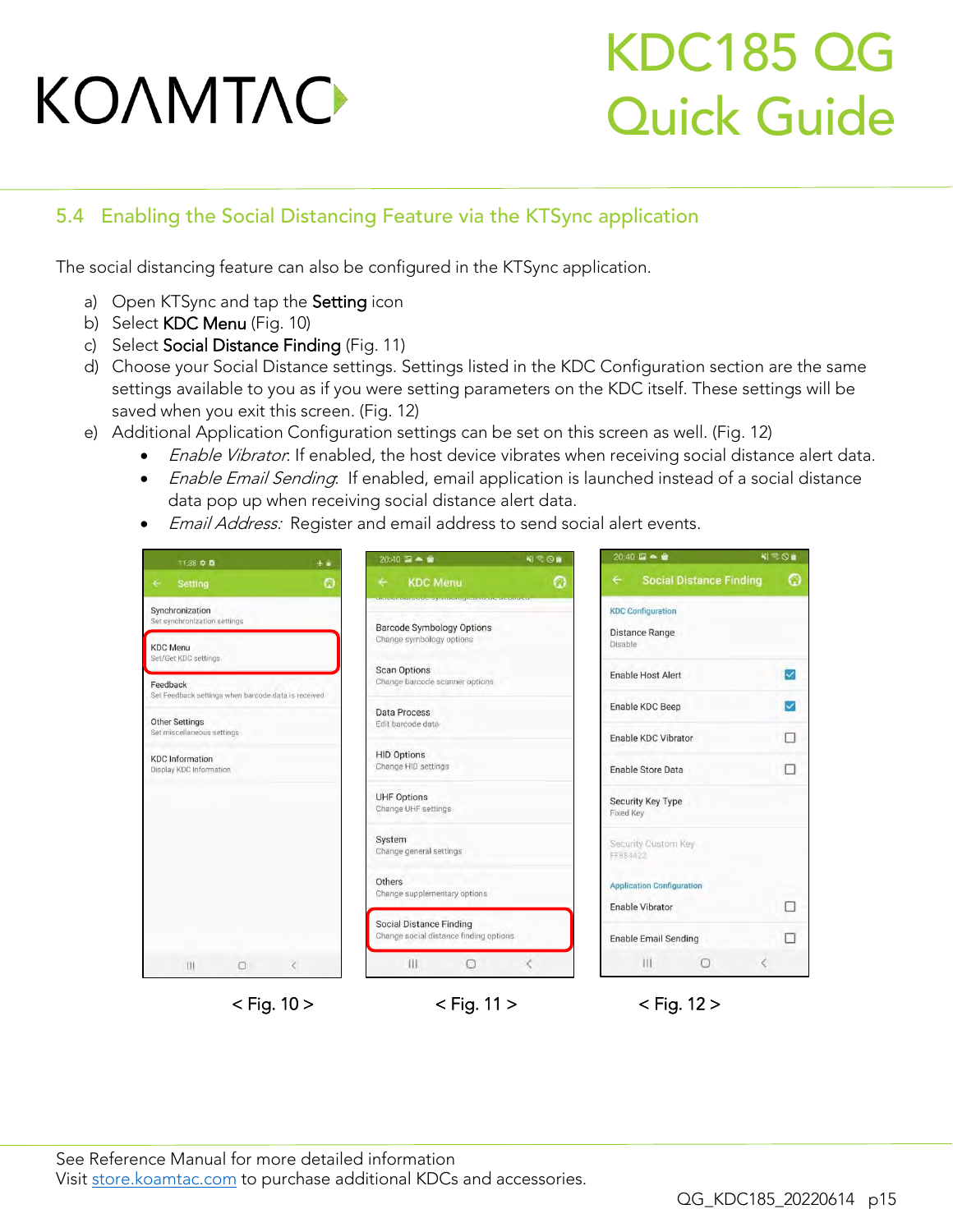### KDC185 QG Quick Guide

#### <span id="page-16-0"></span>5.5 Examples of Social Distance Alerts & Social Distance Alert Data

Whenever the KDC is found within the colocted distance alert data to host device if host districts. enabled and another KDC is found within the selected distance range.

When a social distance violation occurs, you may receive these alerts, depending on settings:

- 1. Social distance warning on KDC, showing your KDC serial number accompanied by beep/vibrate if selected. (Fig. 13)
- 2. Social distance pop-up in KTSync showing your KDC serial number, the date & time of the violation, the serial number of the other detected KDC, and the distance if using the host alert setting. (Fig. 14)
- 3. Social distance email showing your KDC serial number, the date & time of the violation, the serial 3. Social distance email show they go a the center manuscry are date exameles in the modeling, the center of the other detected KDC and the distance if using the anable email sending setting. (Fig. number of the other detections and the distance if using the enable enable enable enable enable enable experience if using the enable experience is using the enable enable enable enable enable enable enable enable enable e

\*Note: When reconnected, the KDC will send social distance data to the host device even if the same KDC is found within distance found within distance.

\*Note: Only one social distance data alert is sent to the host device when multiple KDC devices are detected if social alert is already being displayed as a pop-up or email application is already launched.